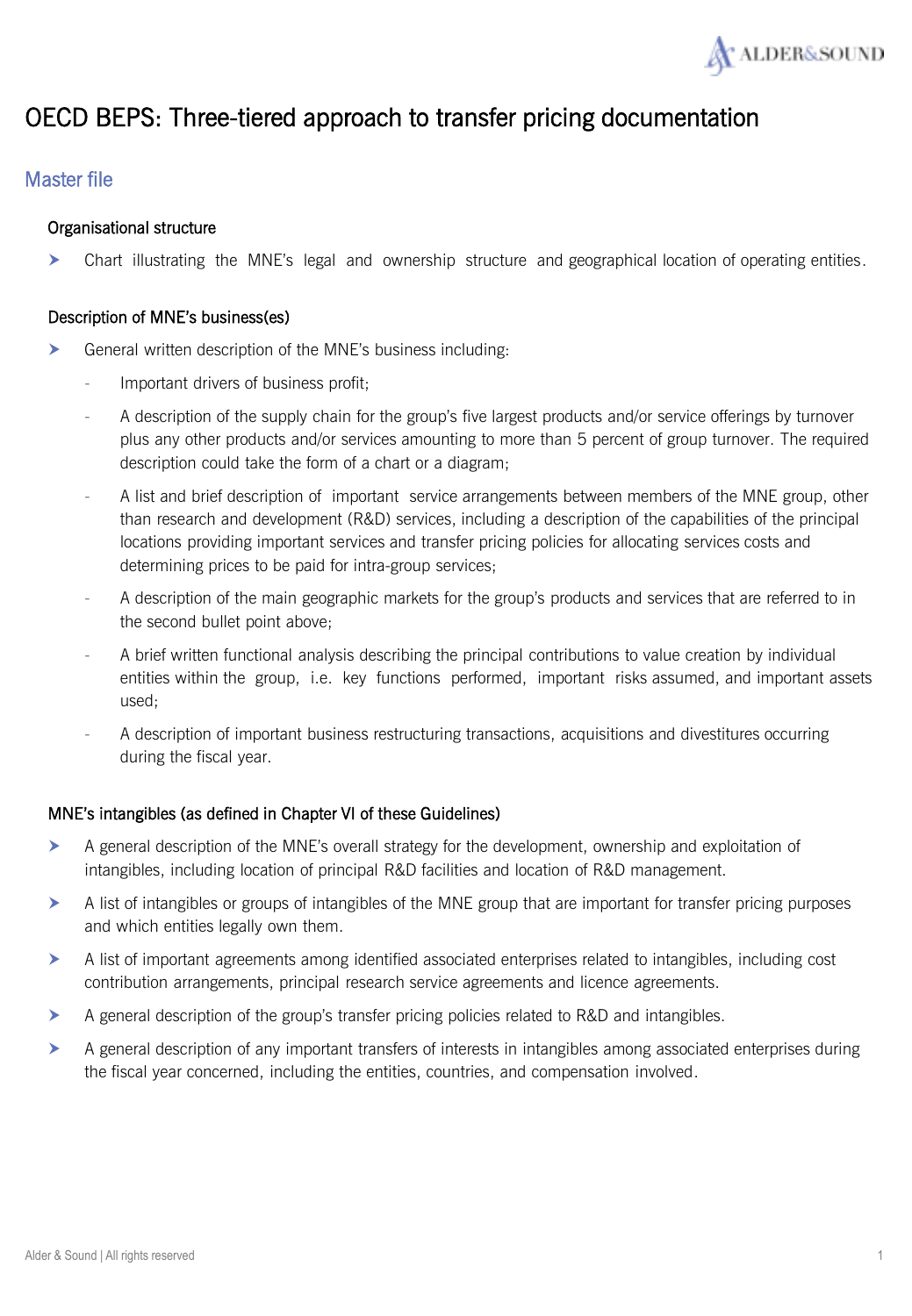

### (Master file)

#### MNE's intercompany financial activities

- A general description of how the group is financed, including important financing arrangements with unrelated lenders.
- The identification of any members of the MNE group that provide a central financing function for the group, including the country under whose laws the entity is organised and the place of effective management of such entities.
- A general description of the MNE's general transfer pricing policies related to financing arrangements between associated enterprises.

#### MNE's financial and tax positions

- The MNE's annual consolidated financial statement for the fiscal year concerned if otherwise prepared for financial reporting, regulatory, internal management, tax or other purposes.
- A list and brief description of the MNE group's existing unilateral advance pricing agreements (APAs) and other tax rulings relating to the allocation of income among countries.

### Local file

#### Local entity

- A description of the management structure of the local entity, a local organisation chart, and a description of the individuals to whom local management reports and the country(ies) in which such individuals maintain their principal offices.
- A detailed description of the business and business strategy pursued by the local entity including an indication whether the local entity has been involved in or affected by business restructurings or intangibles transfers in the present or immediately past year and an explanation of those aspects of such transactions affecting the local entity.
- $\blacktriangleright$  Key competitors.

#### Controlled transactions

- For each material category of controlled transactions in which the entity is involved, provide the following information:
- A description of the material controlled transactions (e.g. procurement of manufacturing services, purchase of goods, provision of services, loans, financial and performance guarantees, licences of intangibles, etc.) and the context in which such transactions take place.
- The amount of intra-group payments and receipts for each category of controlled transactions involving the local entity (i.e. payments and receipts for products, services, royalties, interest, etc.) broken down by tax jurisdiction of the foreign payor or recipient.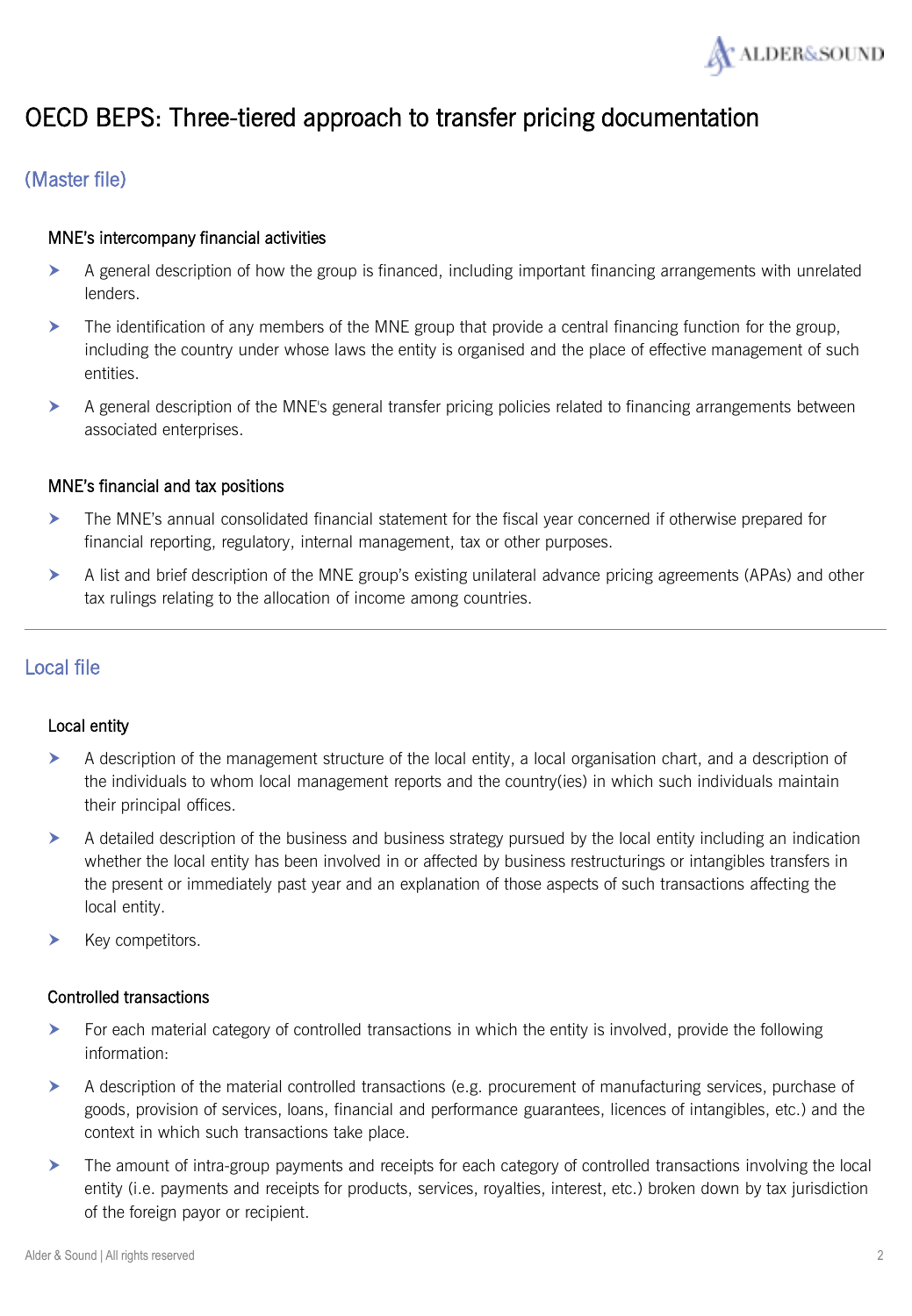

### (Local file)

#### (Controlled transactions)

- An identification of associated enterprises involved in each category of controlled transactions, and the relationship amongst them.
- Copies of all material intercompany agreements concluded by the local entity.
- A detailed comparability and functional analysis of the taxpayer and relevant associated enterprises with respect to each documented category of controlled transactions, including any changes compared to prior years.1
- An indication of the most appropriate transfer pricing method with regard to the category of transaction and the reasons for selecting that method.
- An indication of which associated enterprise is selected as the tested party, if applicable, and an explanation of the reasons for this selection.
- A summary of the important assumptions made in applying the transfer pricing methodology.
- If relevant, an explanation of the reasons for performing a multi-year analysis.
- A list and description of selected comparable uncontrolled transactions (internal or external), if any, and information on relevant financial indicators for independent enterprises relied on in the transfer pricing analysis, including a description of the comparable search methodology and the source of such information.
- A description of any comparability adjustments performed, and an indication of whether adjustments have been made to the results of the tested party, the comparable uncontrolled transactions, or both.
- A description of the reasons for concluding that relevant transactions were priced on an arm's length basis based on the application of the selected transfer pricing method.
- $\blacktriangleright$  A summary of financial information used in applying the transfer pricing methodology.
- A copy of existing unilateral and bilateral/multilateral APAs and other tax rulings to which the local tax jurisdiction is not a party and which are related to controlled transactions described above.

#### Financial information

- Annual local entity financial accounts for the fiscal year concerned. If audited statements exist they should be supplied and if not, existing unaudited statements should be supplied.
- Information and allocation schedules showing how the financial data used in applying the transfer pricing method may be tied to the annual financial statements.
- Summary schedules of relevant financial data for comparables used in the analysis and the sources from which that data was obtained.